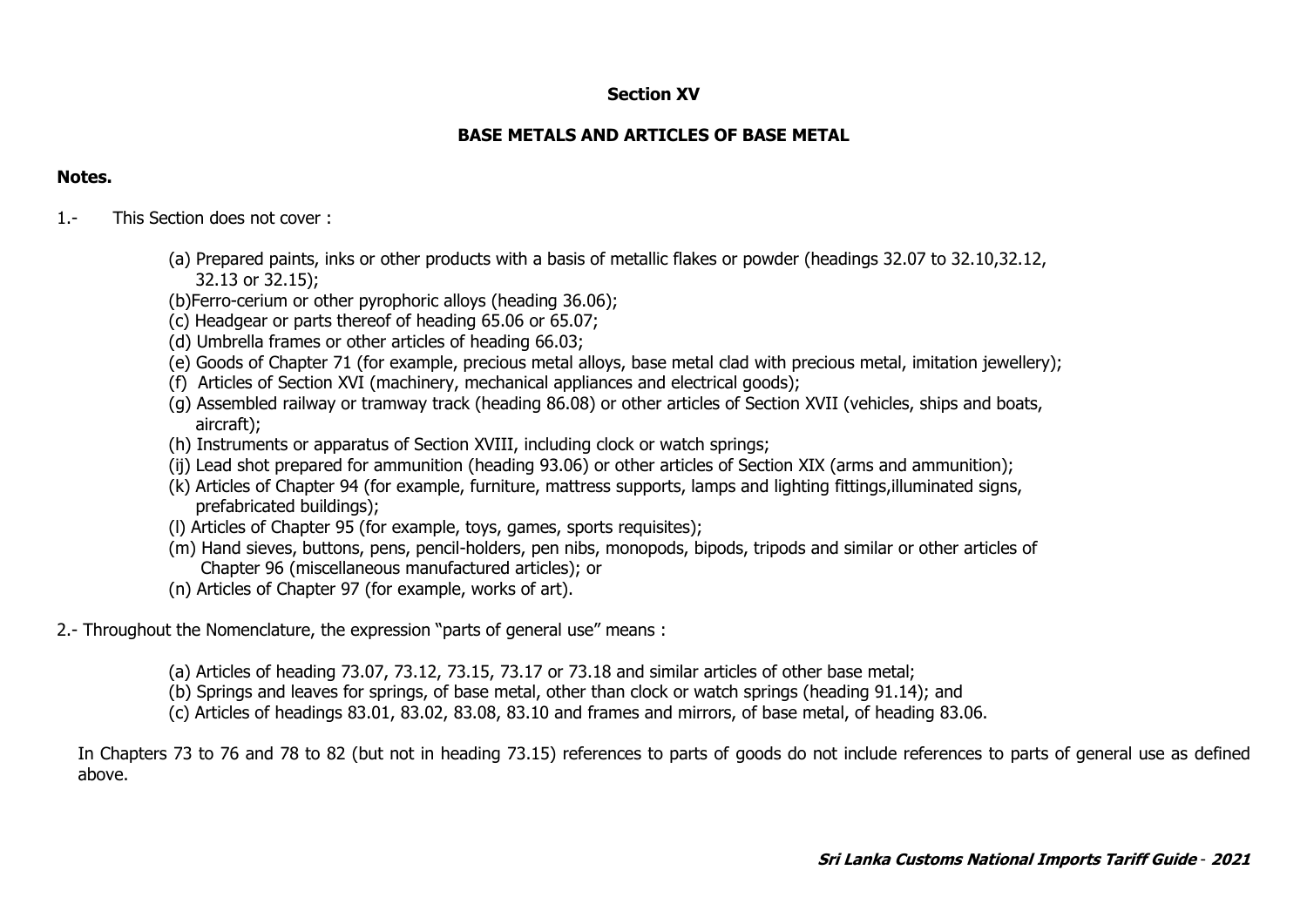Subject to the preceding paragraph and to Note 1 to Chapter 83, the articles of Chapter 82 or 83 are excluded from Chapters 72 to 76 and 78 to 81.

- 3.- Throughout the Nomenclature, the expression "base metals" means : iron and steel, copper, nickel, aluminium, lead, zinc, tin, tungsten (wolfram), molybdenum, tantalum, magnesium, cobalt, bismuth, cadmium, titanium, zirconium, antimony, manganese, beryllium, chromium, germanium, vanadium, gallium, hafnium, indium, niobium (columbium), rhenium and thallium.
- 4.- Throughout the Nomenclature, the term "cermets" means products containing a microscopic heterogeneous combination of a metallic component and a ceramic component. The term "cermets" includes sintered metal carbides (metal carbides sintered with a metal).
- 5.- Classification of alloys (other than ferro-alloys and master alloys as defined in Chapters 72 and 74) :
	- (a) An alloy of base metals is to be classified as an alloy of the metal which predominates by weight over each of the other metals;
	- (b) An alloy composed of base metals of this Section and of elements not falling within this Section is to be treated as an alloy of base metals of this Section if the total weight of such metals equals or exceeds the total weight of the other elements present;
	- (c) In this Section the term "alloys" includes sintered mixtures of metal powders, heterogeneous intimate mixtures obtained by melting (other than cermets) and intermetallic compounds.
- 6.- Unless the context otherwise requires, any reference in the Nomenclature to a base metal includes a reference to alloys which, by virtue of Note 5 above, are to be classified as alloys of that metal.
- 7.- Classification of composite articles :

Except where the headings otherwise require, articles of base metal (including articles of mixed materials treated as articles of base metal under the Interpretative Rules) containing two or more base metals are to be treated as articles of the base metal predominating by weight over each of the other metals.

For this purpose :

- (a) Iron and steel, or different kinds of iron or steel, are regarded as one and the same metal;
- (b) An alloy is regarded as being entirely composed of that metal as an alloy of which, by virtue of Note 5, it is classified; and
- (c) A cermet of heading 81.13 is regarded as a single base metal.